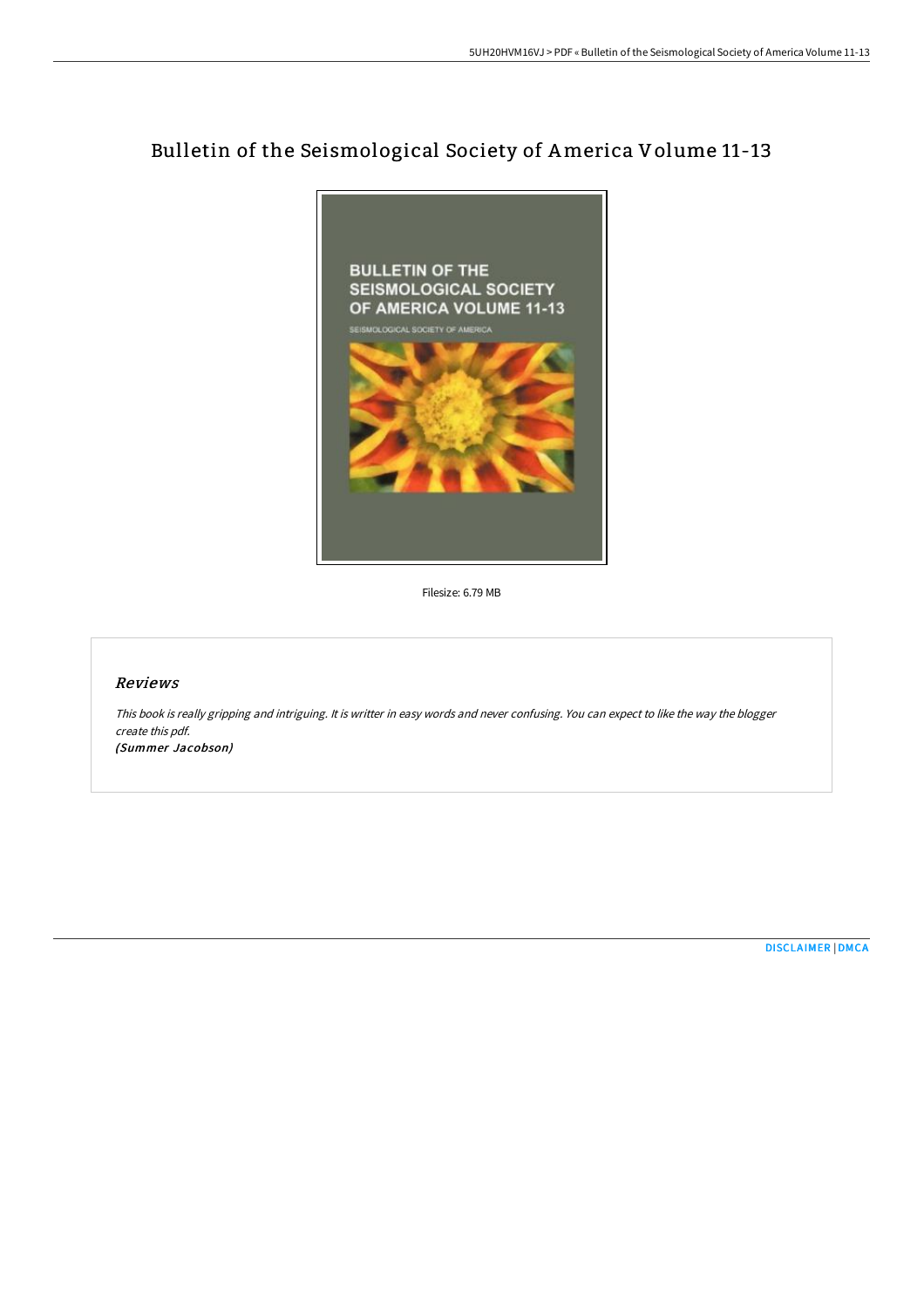### BULLETIN OF THE SEISMOLOGICAL SOCIETY OF AMERICA VOLUME 11-13



**DOWNLOAD PDF** 

Rarebooksclub.com, United States, 2012. Paperback. Book Condition: New. 246 x 189 mm. Language: English . Brand New Book \*\*\*\*\* Print on Demand \*\*\*\*\*.This historic book may have numerous typos and missing text. Purchasers can download a free scanned copy of the original book (without typos) from the publisher. Not indexed. Not illustrated. 1921 Excerpt: .be gathered from the following statement made by Milne 1 in 1886: To determine how far tides may directly be connected with earthquakes, the necessary records have yet to be examined. The absence of any reference to such an investigation in Kikuchi s comprehensive review33 of the Japanese work in seismology indicates that even at this date (1904) nothing of imxrtance had been done. About the same time (1904) Omori, in an investigation into the subject of the lunar-daily distribution of earthquakes,84 was led to the conclusion that the effect due to the weight of the sea waters in the tidal motion was an effective agent in influencing earthquake frequency. Imamura too in an investigation into synodic monthly frequency31 reached the conclusion that the sea tides contributed a component in conjunction with barometric pressure which influenced the earthquake frequency. The problem appears to have been first sysematically examined by Omori, who has discussed it in his paper on the Secondary Causes of Earthquakes. 2 He investigated four distinct series of records which are as follows: (1) List of the recent stronger submarine earthquakes which originated along the-Fuji volcanic chain. (2) List of strong eaithquakes felt in Tokyo. (3) Stronger earthquakes whose centers were not much distant from Tokyo, inland origin. (4) Stronger earthquakes whose centers were not much distant from Tokyo, submarine origin. The tables prepared by Omori give the date and time of each earthquake and the nearest time of high or low water. A...

 $\ensuremath{\mathop\square}$ Read Bulletin of the [Seismological](http://albedo.media/bulletin-of-the-seismological-society-of-america-2.html) Society of America Volume 11-13 Online Download PDF Bulletin of the [Seismological](http://albedo.media/bulletin-of-the-seismological-society-of-america-2.html) Society of America Volume 11-13 $\overline{\mathbf{P}^{\mathbf{p}}}$